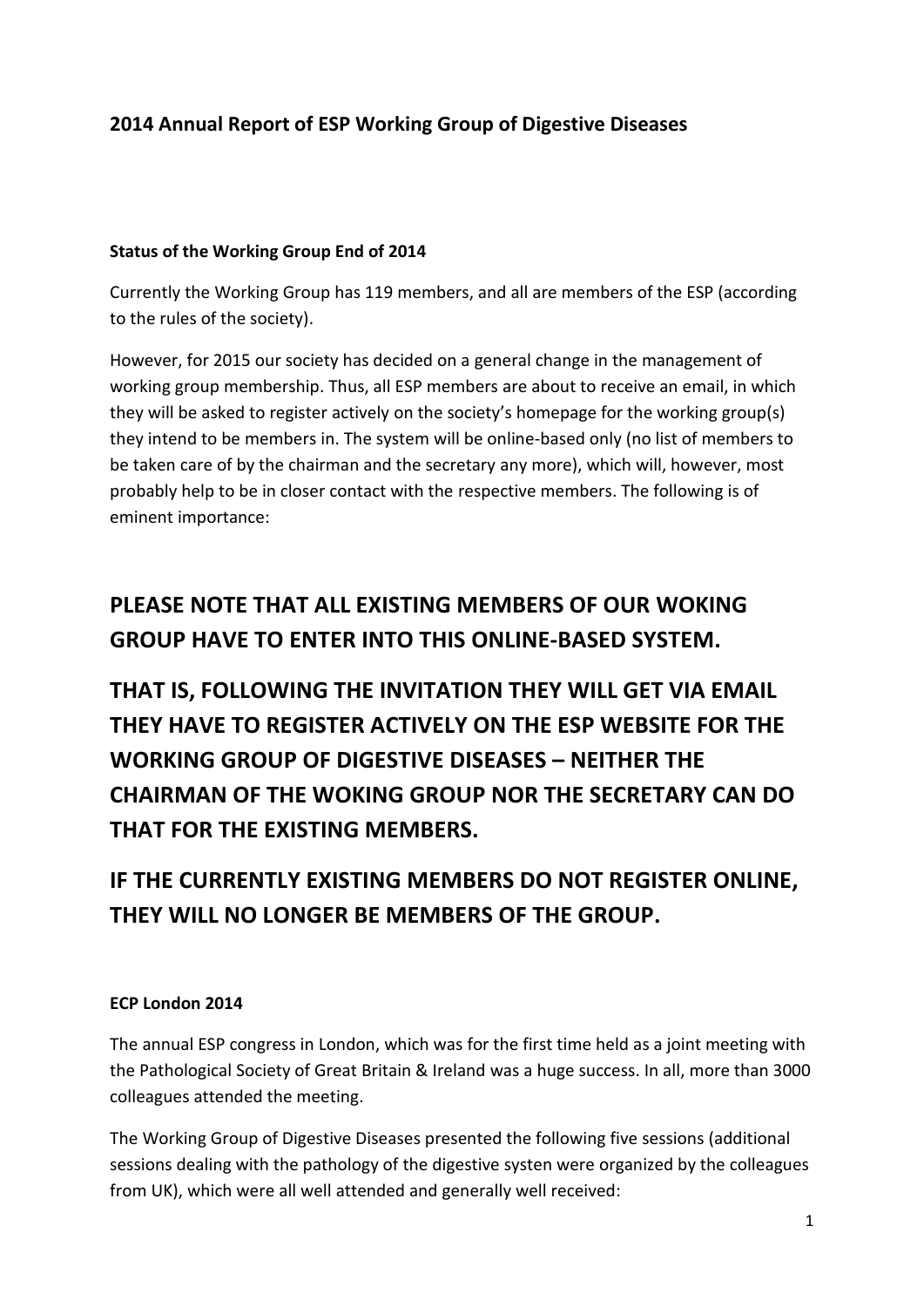| Symposium:               | Grading and Scoring in Digestive Disease (Joint Session with United<br>European Gastroenterology) |
|--------------------------|---------------------------------------------------------------------------------------------------|
| Symposium:               | Basics of Invasion and Metastasis in Cancers of the Digestive System                              |
| <b>Short Course:</b>     | Obesity and Digestive Disease Pathology                                                           |
| <b>Slide Seminar:</b>    | Infectious Diseases of the Digestive System (Joint Session with the                               |
|                          | Working Group of Infectious Diseases)                                                             |
| <b>Business Meeting:</b> | What's Hot in Digestive Disease Pathology?                                                        |

I sincerely thank all chairs, co-chairs and presenters for their excellent work.

In all, 304 (!) abstracts (17% of all congress abstracts) had been submitted to the Working Group of Digestive Diseases for the London congress, illustrating the central role of our subspecialty, which should be taken into consideration for future congress planning.

Three independent members of the Working Group and one delegate of the Pathological Society of Great Britain and Ireland scored the abstracts, which meant a huge amount of work. The names of the presenters and the institutions, in which the work had been performed was unknown to the reviewers (blinded review). Based upon the scores, the final decision (reject, accept poster, accept oral presentation) was made by the scientific committee of the congress. The rejection rate was 12.8%, which is slightly higher than in the whole congress (7.3%).

As in the years before, the posters were subdivided into three groups of comparable sizes with three poster chairs, respectively. By doing so, it was technically possible to visit all posters and discuss the findings with the presenters.

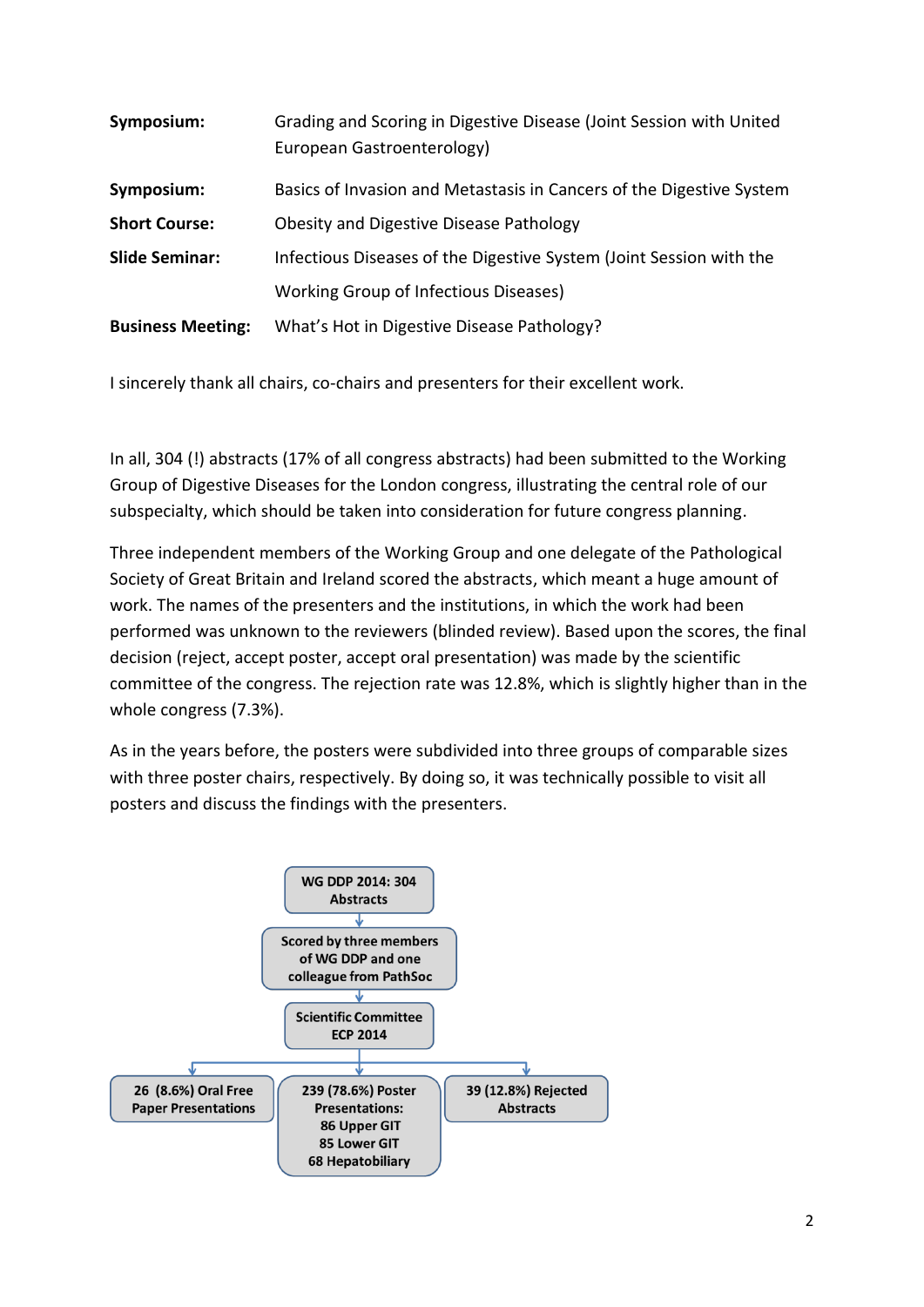I am proud to present the following two young colleagues in this annual report:

**Dr. Pirjo Nummela, Helsinki, Finland**, received the prize for the best poster of the congress. Her work was entitled "Molecular landscape of pseudomyxoma peritonea"

**Dr. Viktor H. Koelzer, Bern, Switzerland**, received the George Tiniakos Award 2014 for the best free-paper presentation in Gastrointestinal, Liver and Pancreatobiliary Pathology. His presentation was entitled "EMT-like cancer cells over-express hyaluronan acid mediator motility (RHAMM, CD168) and promote colorectal cancer progression".

### **Collaboration with the European Crohn's and Colitis Organisation (ECCO) and the European Microscopic Colitis Group (EMCG)**

Members of the Working Group participated successfully in a joint effort with ECCO which aimed at standardizing the quality of care in the histopathology of inflammatory bowel disease (IBD).

The consensus document addressed the following topics: Procedures for the diagnosis of IBD, ulcerative colitis and Crohn's disease with special reference to the histology of children and adolescents, infectious colitis related to IBD and the microscopic colitides.

Two papers were produced by the consensus members and published in 2013 and in 2014:

European consensus on the histopathology of inflammatory bowel disease. Magro F, Langner C, Driessen A, Ensari A, Geboes K, Mantzaris GJ, Villanacci V, Becheanu G, Borralho Nunes P, Cathomas G, Fries W, Jouret-Mourin A, Mescoli C, de Petris G, Rubio CA, Shepherd NA, Vieth M, Eliakim R; European Society of Pathology (ESP); European Crohn's and Colitis Organisation (ECCO). J Crohns Colitis. 2013; 7(10): 827-851.

The histopathological approach to inflammatory bowel disease: a practice guide. Langner C, Magro F, Driessen A, Ensari A, Mantzaris GJ, Villanacci V, Becheanu G, Borralho Nunes P, Cathomas G, Fries W, Jouret-Mourin A, Mescoli C, de Petris G, Rubio CA, Shepherd NA, Vieth M, Eliakim R, Geboes K. Virchows Arch. 2014; 464(5): 511-527.

A third paper on the microscopic colitides, including their minor and variant forms, was written together with colleagues from the European Microscopic Colitis Group (EMCG) and was published in late 2014:

Histology of microscopic colitis-review with a practical approach for pathologists. Langner C, Aust D, Ensari A, Villanacci V, Becheanu G, Miehlke S, Geboes K, Münch A; the Working Group of Digestive Diseases of the European Society of Pathology (ESP) and the European Microscopic Colitis Group (EMCG). Histopathology. 2014 Nov 8.[Epub ahead of print].